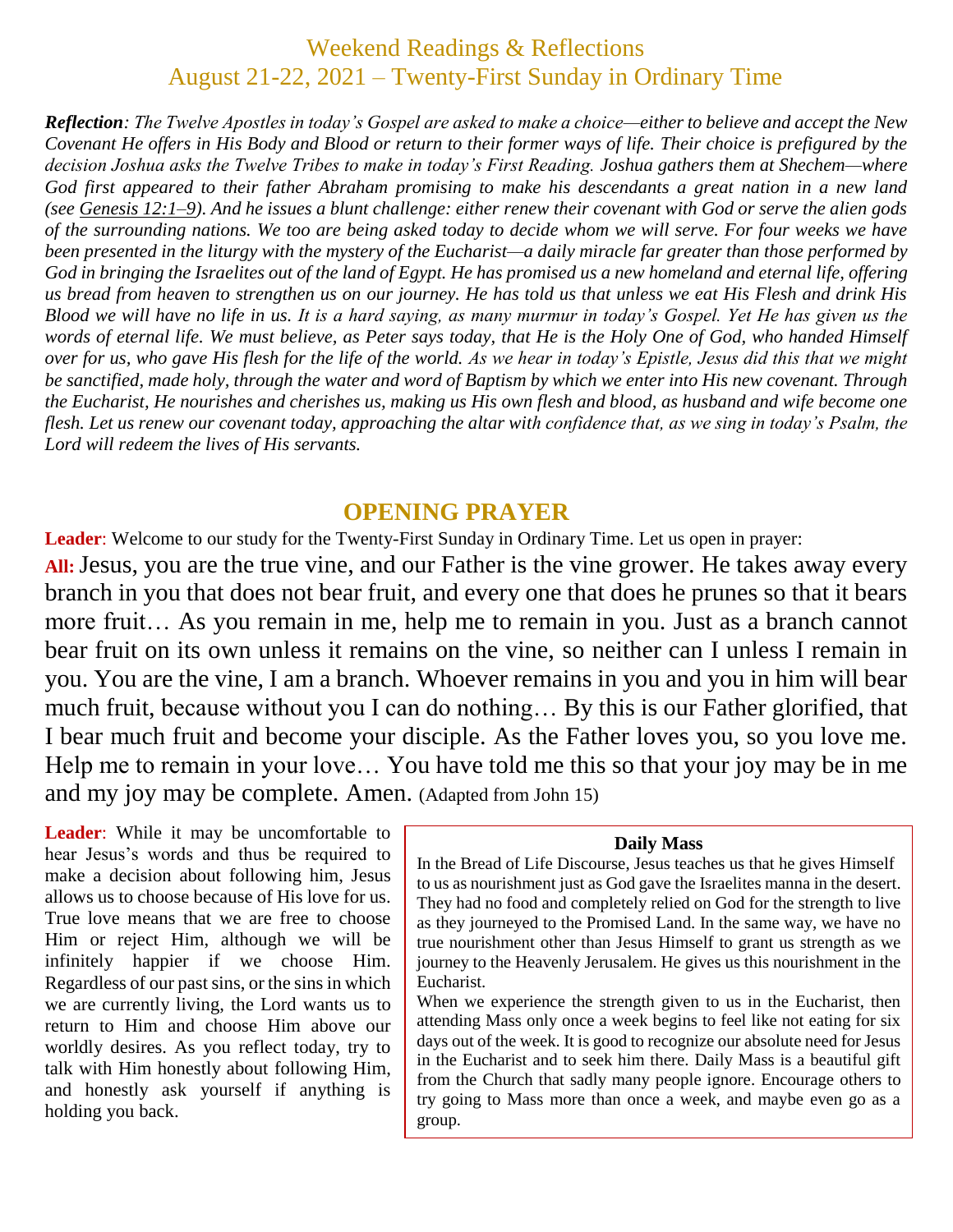### **FIRST READING** ~ Joshua 24:1-2a, 15-17, 18b <sup>~</sup>

Joshua gathered together all the tribes of Israel at Shechem, summoning their elders, their leaders, their judges, and their officers. When they stood in ranks before God, Joshua addressed all the people: "If it does not please you to serve the LORD, decide today whom you will serve, the gods your fathers served beyond the River or the gods of the Amorites in whose country you are now dwelling. As for me and my household, we will serve the LORD." But the people answered, "Far be it from us to forsake the LORD for the service of other gods. For it was the LORD, our God, who brought us and our fathers up out of the land of Egypt, out of a state of slavery. He performed those great miracles before our very eyes and protected us along our entire journey and among the peoples through whom we passed. Therefore, we also will serve the LORD, for he is our God."

**Joshua leads God's people from their long journey in the desert (Exodus) into the 'promised land'. Shechem (meaning 'shoulder) is a very important geographical location and an ancient place of worship linked to Abraham. It is the entry point between two mountains. Today is truly a 'crisis - a 'decision' time: will they worship the local gods or Yahweh their LORD?** 

- **Is there anything that stands out to you in this reading?**
- **We all place our lives down in service of something. What 'worship' temptations do you struggle with? What. Where. How. Who.... do you worship?**
- **Have you experienced in your life journey being led 'out of a state of slavery'? Being protected mysteriously along the entire journey of your life among many peoples...? What are some significant 'God moments' of your life journey? How might reflecting backward help you live forward?**

#### **SECOND READING** ~ 2 Ephesians 5:21-32 <sup>~</sup>

Brothers and sisters: Be subordinate to one another out of reverence for Christ. Wives should be subordinate to their husbands as to the Lord. For the husband is head of his wife just as Christ is head of the church, he himself the savior of the body. As the church is subordinate to Christ, so wives should be subordinate to their husbands in everything. Husbands, love your wives, even as Christ loved the church and handed himself over for her to sanctify her, cleansing her by the bath of water with the word, that he might present to himself the church in splendor, without spot or wrinkle or any such thing, that she might be holy and without blemish. So also husbands should love their wives as their own bodies. He who loves his wife loves himself. For no one hates his own flesh but rather nourishes and cherishes it, even as Christ does the church, because we are members of his body. For this reason a man shall leave his father and his mother and be joined to his wife, and the two shall become one flesh. This is a great mystery, but I speak in reference to Christ and the church.

- **A basic starting principle is being subordinate to one another because of our relationship with Jesus. This code of behavior is seeking unity. If the wife is to be in imitation of the bride the Church and the husband is to be in imitation of Christ, can you see how the typical cultural view of the time is being turned upside down? What challenges you personally in this new family code of behavior?**
- **Paul places the relationship of marriage into the beautiful mystery of the marriage relationship between Christ and the Church. In the celebration of the Eucharist the bodily language of love is expressed with the gift of Jesus' body and blood being received by the Church bringing a one-flesh Holy Communion. How could you make this reception special, more intimate, meaningful?**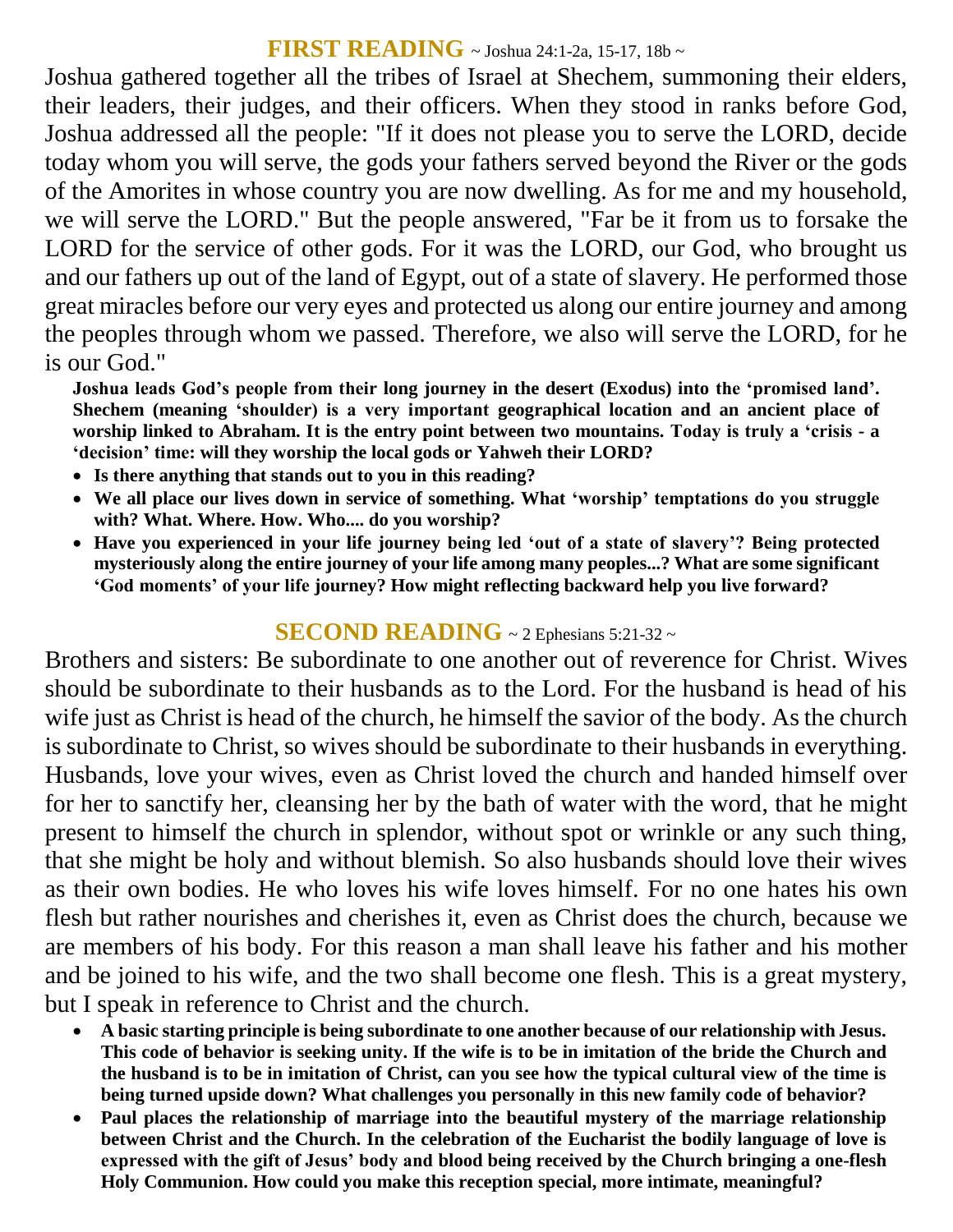#### **GOSPEL** ~ John 6:60-69 <sup>~</sup>

Many of Jesus' disciples who were listening said, "This saying is hard; who can accept it?" Since Jesus knew that his disciples were murmuring about this, he said to them, "Does this shock you? What if you were to see the Son of Man ascending to where he was before? It is the spirit that gives life, while the flesh is of no avail. The words I have spoken to you are Spirit and life. But there are some of you who do not believe." Jesus knew from the beginning the ones who would not believe and the one who would betray him. And he said, "For this reason I have told you that no one can come to me unless it is granted him by my Father." As a result of this, many of his disciples returned to their former way of life and no longer accompanied him. Jesus then said to the Twelve, "Do you also want to leave?" Simon Peter answered him, "Master, to whom shall we go? You have the words of eternal life. We have come to believe and are convinced that you are the Holy One of God."

**Today is a crisis - decision time for disciples. Is Jesus a man with strange teaching or the "Holy One of God" teaching Truth? Accepting Jesus' words that He will give His Body and Blood is hard for them. They are shocked. Their minds and expectations cannot grasp this large and challenging truth. The mystery of God leading the heart and mind into belief is involved.** 

- **Who and what has helped you in your journey of discovery of the Eucharist? Has your journey of faith reached a decision making step of belief in the real, true, substantial presence of Jesus in the Eucharist? Do you believe?**
- **Is there anything that stands out to you in this reading?**

## **MEDITATION**

Why do some find it easier while others find it harder to accept the claims which Jesus made? Many were attracted to Jesus because He offered them something irresistible - a visible sign of God's mercy and favor which Jesus demonstrated in His wonderful works of healing, deliverance, and miraculous signs, including the multiplication of the loaves and fish when He fed the five thousand who had gathered to hear Him speak. Many stumbled, however, when Jesus made claims which only God can make. Jesus' discourse on *"eating his flesh and drinking his blood"* (see John 6:51-59) which pointed to the Last Supper, caused offence to many of His followers.

Jesus claimed to be the bread of heaven, the very life of God given to us as spiritual food to sustain us on our journey to our promised homeland with the Father in heaven. Jesus did not leave any middle ground for His hearers. They must either accept his word as divine or reject it as the claim of an imposter. Even the apostles admitted that this was a "hard saying". This expression meant that it was not just hard to understand, but hard to accept. Jesus pressed the issue with his beloved disciples because he wanted to test their faith and loyalty to Him as the Holy One sent from the Father in heaven. Jesus promised his disciples nothing less than the full blessing of eternal life and union with God. Jesus assures his disciples that it is His Heavenly Father who gives the invitation and the grace to believe and follow even in the "hard sayings". Jesus knew that some